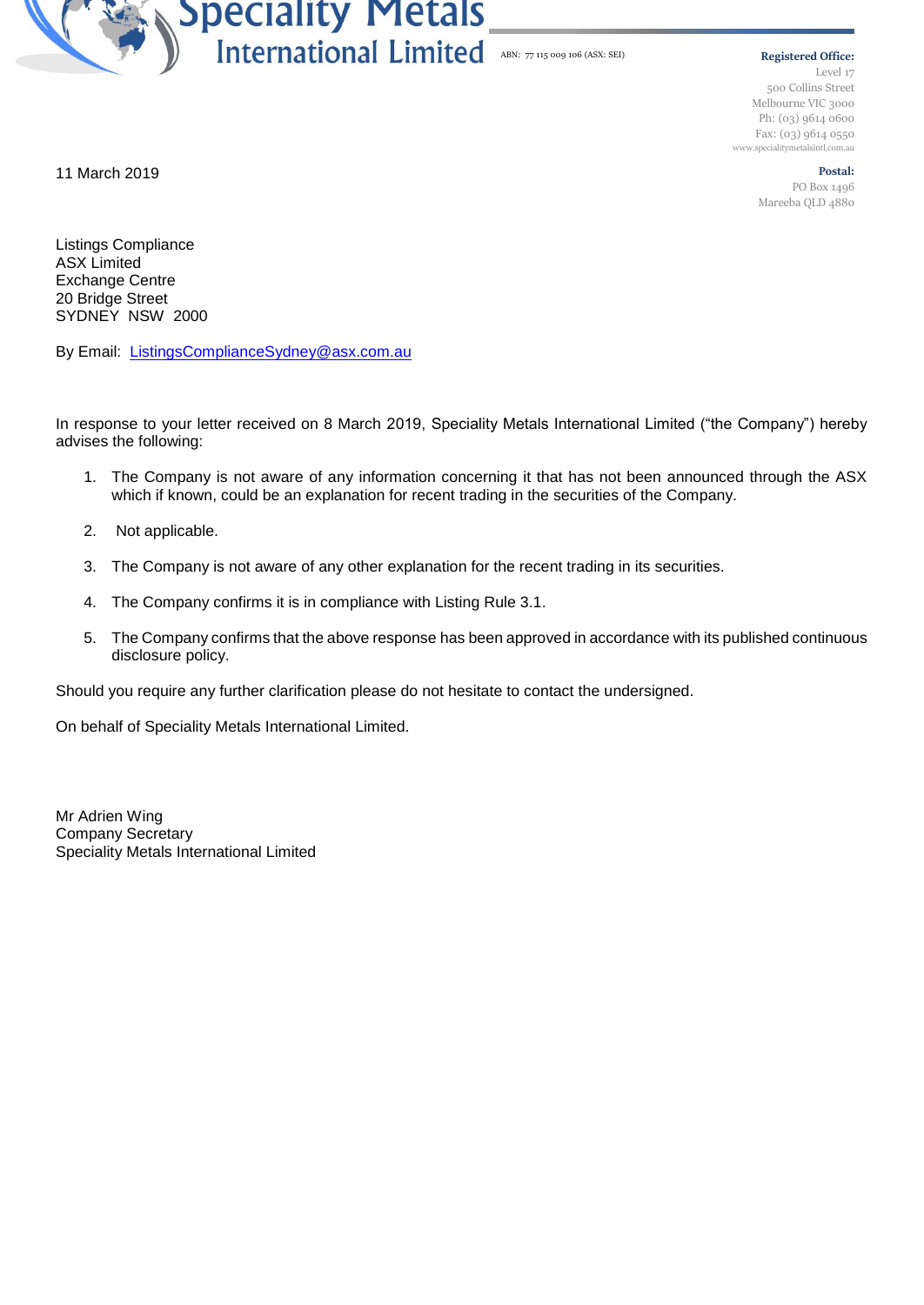

8 March 2019

Mr Adrien Wing Company Secretary Speciality Metals International Limited Level 17 500 Collins Street Melbourne, VIC, 3000

By email:

Dear Mr Wing

# **Speciality Metals International Limited ('SEI'): Price Query**

We note the change in the price of SEI's securities from a low of \$0.022 since the close of trading ten days ago to a high of \$0.029 today.

We also note the significant increase in the volume of SEI's securities traded today, 8 March 2019.

## **Request for Information**

In light of this, ASX asks SEI to respond separately to each of the following questions and requests for information:

- 1. Is SEI aware of any information concerning it that has not been announced to the market which, if known by some in the market, could explain the recent trading in its securities?
- 2. If the answer to question 1 is "yes".
	- (a) Is SEI relying on Listing Rule 3.1A not to announce that information under Listing Rule 3.1? Please note that the recent trading in SEI's securities would suggest to ASX that such information may have ceased to be confidential and therefore SEI may no longer be able to rely on Listing Rule 3.1A. Accordingly, if the answer to this question is "yes", you need to contact us immediately to discuss the situation.
	- (b) Can an announcement be made immediately? Please note, if the answer to this question is "no", you need to contact us immediately to discuss requesting a trading halt (see below).
	- (c) If an announcement cannot be made immediately, why not and when is it expected that an announcement will be made?
- 3. If the answer to question 1 is "no", is there any other explanation that SEI may have for the recent trading in its securities?
- 4. Please confirm that SEI is complying with the Listing Rules and, in particular, Listing Rule 3.1.
- 5. Please confirm that SEI's responses to the questions above have been authorised and approved under its published continuous disclosure policy or otherwise by its board or an officer of SEI with delegated authority from the board to respond to ASX on disclosure matters.

## **When and where to send your response**

This request is made under Listing Rule 18.7. Your response is required as soon as reasonably possible and, in any event, by no later than **09:30 AM AEDT on Monday, 11 March 2019**. If we do not have your response by then, ASX will likely suspend trading in SEI's securities under Listing Rule 17.3. You should note that if the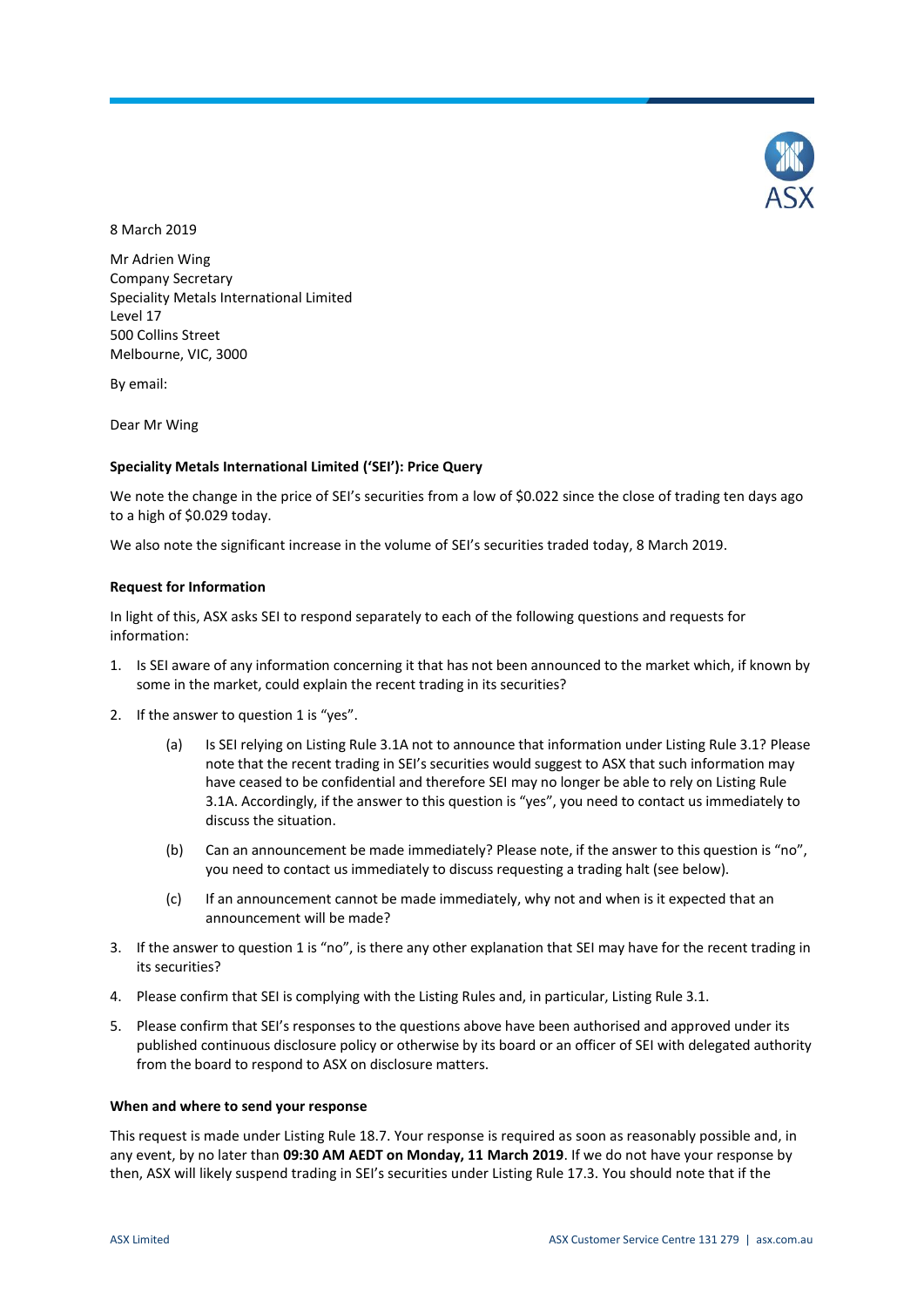information requested by this letter is information required to be given to ASX under Listing Rule 3.1 and it does not fall within the exceptions mentioned in Listing Rule 3.1A, SEI's obligation is to disclose the information "immediately". This may require the information to be disclosed before the deadline set out in the previous paragraph.

ASX reserves the right to release a copy of this letter and your response on the ASX Market Announcements Platform under Listing Rule 18.7A. Accordingly, your response should be in a form suitable for release to the market. Your response should be sent to me by e-mail at **ListingsComplianceSydney@asx.com.au**. It should not be sent directly to the ASX Market Announcements Office. This is to allow me to review your response to confirm that it is in a form appropriate for release to the market, before it is published on the ASX Market Announcements Platform.

# **Listing Rules 3.1 and 3.1A**

Listing Rule 3.1 requires a listed entity to give ASX immediately any information concerning it that a reasonable person would expect to have a material effect on the price or value of the entity's securities. Exceptions to this requirement are set out in Listing Rule 3.1A. In responding to this letter, you should have regard to SEI's obligations under Listing Rules 3.1 and 3.1A and also to Guidance *Note 8 Continuous Disclosure: Listing Rules 3.1 – 3.1B*. It should be noted that SEI's obligation to disclose information under Listing Rule 3.1 is not confined to, nor is it necessarily satisfied by, answering the questions set out in this letter.

# **Trading halt**

If you are unable to respond to this letter by the time specified above, or if the answer to question 1 is "yes" and an announcement cannot be made immediately, you should discuss with us whether it is appropriate to request a trading halt in SEI's securities under Listing Rule 17.1. If you wish a trading halt, you must tell us:

- the reasons for the trading halt;
- how long you want the trading halt to last;
- the event you expect to happen that will end the trading halt;
- that you are not aware of any reason why the trading halt should not be granted; and
- any other information necessary to inform the market about the trading halt, or that we ask for.

We may require the request for a trading halt to be in writing. The trading halt cannot extend past the commencement of normal trading on the second day after the day on which it is granted.

You can find further information about trading halts in Guidance Note 16 *Trading Halts & Voluntary Suspensions*.

# **Suspension**

If you are unable to respond to this letter by the time specified above ASX will likely suspend trading in SEI's securities under Listing Rule 17.3.

# **Enquiries**

If you have any queries or concerns about any of the above, please contact me immediately.

# Regards